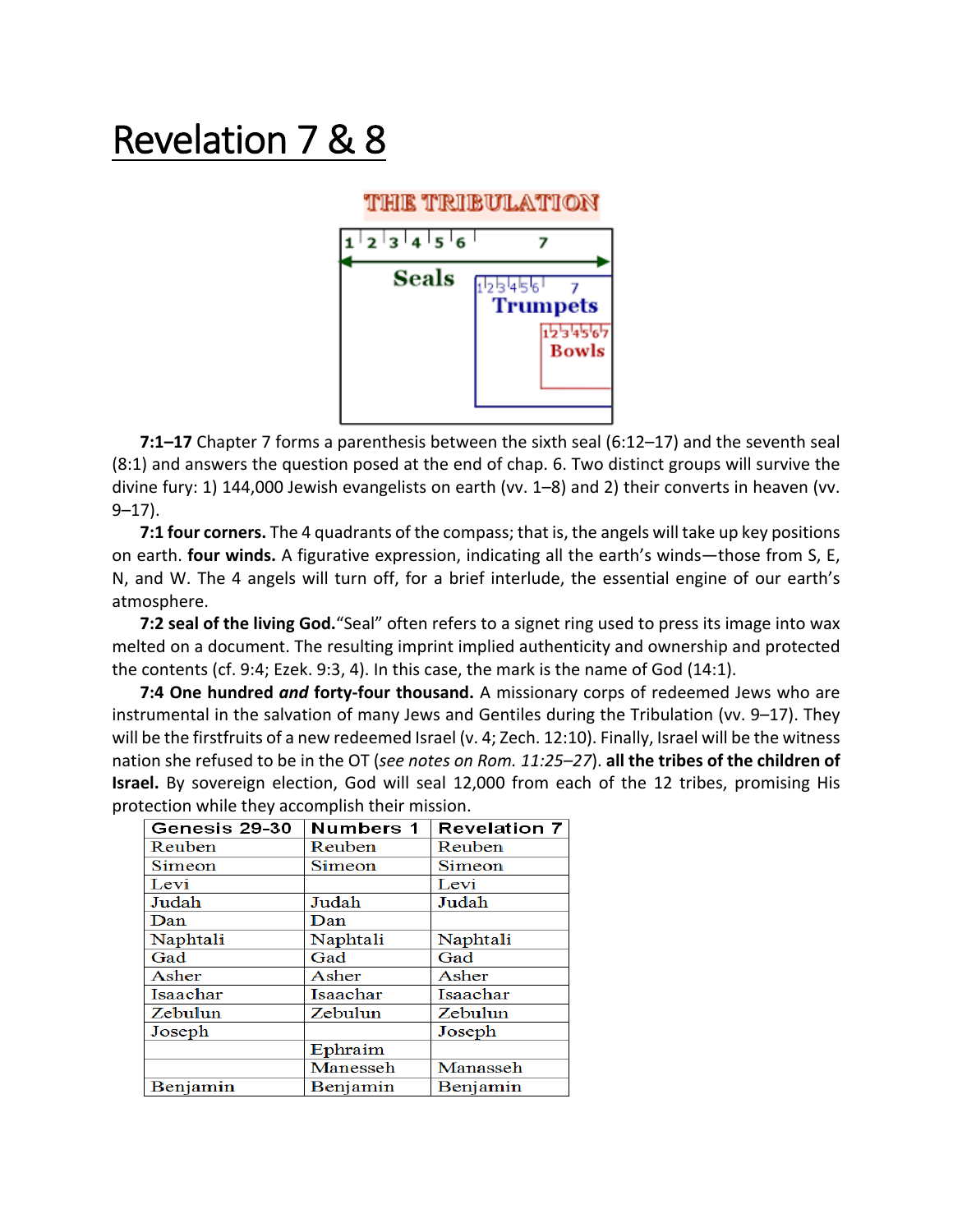**7:9 a great multitude.** While the tribulation period will be a time of judgment, it will also be a time of unprecedented redemption (cf. v. 14; 6:9–11; 20:4; Is. 11:10; Matt. 24:14). **all nations, tribes, peoples, and tongues.** All the earth's people groups. **white robes.** *See note on 3:4*. **palm branches.** In ancient times, they were associated with celebrations, including the Feast of Tabernacles (Lev. 23:40; Neh. 8:17; John 12:13).

**7:10 Salvation** *belongs* **to our God.** Salvation is the theme of their worship, and they recognize that it comes solely from Him.

**7:11 elders.** *See note on 4:4*. **four living creatures.**

**7:12 Blessing … and might.** *See note on 5:12*.

**7:13 white robes.** *See note on 6:11*.

**7 Things Belong to God** "Blessing, glory, wisdom, thanksgiving, honor, power, might"

**7:14 the great tribulation.** *See notes on 3:10; 6:1, 9, 12*. These people didn't go with the raptured church, since they were not yet saved. During the 7 year period they will be saved, martyred, and enter heaven. Though it is a time of unparalleled judgment, it is also a time of unparalleled grace in salvation (cf. Matt. 24:12–14). **washed their robes.** Cf. 19:8. Salvation's cleansing is in view (see Titus 2:11–14). **blood of the Lamb.** This refers to the atoning sacrifice of Christ (cf. 1:5; 5:9; Rom. 3:24, 25; 5:9).

**7:15 His temple.** This refers to the heavenly throne of God (*see note on 11:19*). During the Millennium there will also be a temple on earth—a special holy place where God dwells in a partially restored, but still fallen universe (see Ezek. 40–48). In the final, eternal state with its new heavens and earth, there is no temple; God Himself, who will fill all, will be its temple (21:22). **dwell among them.** The preferred reading is that He "will spread His tent over them." God's presence will become their canopy of shelter to protect them from all the terrors of a fallen world and the indescribable horrors they have experienced on the earth during the time of tribulation.

**7:17 shepherd.** In a beautiful mix of images, the Lamb has always been the Shepherd (Ps. 23; John 10:14ff.; Heb. 13:20).

**8:1 the seventh seal.** This seal includes not only an earthquake, but the 7 trumpet judgments (8:1–9:21; 11:15ff.) and the 7 bowl judgments (16:1–21), with the bowl judgments flowing out of the seventh trumpet and coming in rapid succession just before Christ's return (*see note on 6:1*). **silence in heaven.** The silence of awe and anticipation at the grim reality of the judgments God is about to unleash.

**8:2 seven trumpets.** In Revelation, trumpets primarily announce impending judgment. The trumpets are of greater intensity than the seals, but not as destructive as the final bowl judgments will be (cf. 16:1–21). They occur during the final  $3\frac{1}{2}$  years, but the time of each is indefinite, except the effects of the fifth trumpet judgment, which will last 5 months (9:10). The first 4 announce the divine destruction of earth's ecology (vv. 6–12), while the final 3 involve demonic devastation of earth's inhabitants (9:1–21; 11:15ff.).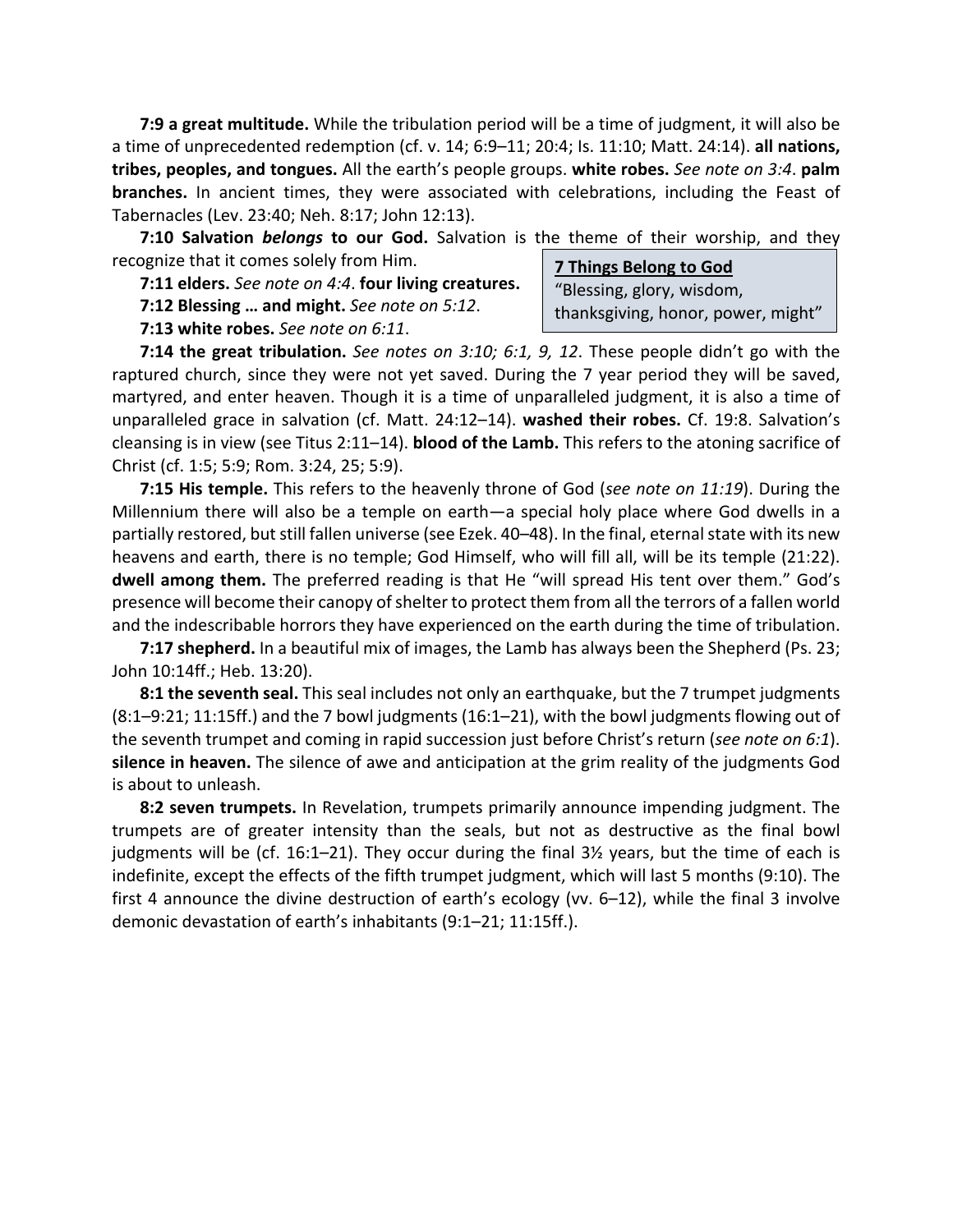| THE SEVEN TRUMPETS                                                              |                                                                                                     |                                                      |                                                                         |                                                                           |                                                                                     |                                                                 |  |
|---------------------------------------------------------------------------------|-----------------------------------------------------------------------------------------------------|------------------------------------------------------|-------------------------------------------------------------------------|---------------------------------------------------------------------------|-------------------------------------------------------------------------------------|-----------------------------------------------------------------|--|
| $1^{\text{st}}$                                                                 | $2^{nd}$                                                                                            | $3^{rd}$                                             | 4 <sup>th</sup>                                                         | 5th                                                                       | 6th                                                                                 | 7™                                                              |  |
| Green<br>grass and<br>$1/3$ of<br>the<br>trees are<br>burned<br>up.<br>Rev. 8:7 | 1/3 of sea<br>becomes<br>blood;<br>$1/3$ of<br>ships<br>and<br>sea life<br>destroyed.<br>Rev. 8:8-9 | $1/3$ of<br>waters<br>turn<br>bitter.<br>Rev. 8:1–11 | $1/3$ of sun,<br>moon,<br>and<br>stars<br>do not<br>shine.<br>Rev. 8:12 | "Locusts"<br>wield<br>the<br>Beast's<br>military<br>power.<br>Rev. 9:1-12 | 200-million-<br>man<br>army;<br>a third<br>οf<br>mankind<br>killed.<br>Rev. 9:13-21 | The<br>Kingdom<br>of<br>God<br>is<br>declared.<br>Rev. 11:15-19 |  |

**8:3 censer.** A golden pan, suspended on a rope or chain, that was used to transport fiery coals from the brazen altar to the altar of incense, in order to ignite the incense, symbolizing the prayers of the people (5:8; Ex. 27:3; cf. Luke 1:8, 9). This occurred twice daily at the time of the morning and evening sacrifices.

**8:5 thunderings, lightnings.** *See note on 4:5*. **an earthquake.** Surely of equal or greater intensity than one described in the sixth seal (*see note on 6:12*).

**8:7 hail and fire followed, mingled with blood.** This may describe volcanic eruptions that could certainly result from the earthquake in v. 5. The steam and water thrown into the sky by such eruptions could easily condense into hail and fall to earth along with the fiery lava (cf. Ex. 9:13–25). Dust and gases may so contaminate falling liquid water that it appears blood red. **a third of the trees were burned up.** The lava storm will create a blazing fire that devastates onethird of the earth's forests.

**8:8 like a great mountain.** Probably a huge meteor or asteroid surrounded by gases that will ignite as it enters earth's atmosphere. Its impact will create a tidal wave, destroying a one-third of the world's ships. **sea became blood.** This may refer to an event known as red tides, caused by billions of dead micro-organisms poisoning the water—in this case the result of the meteor's collision. Or it may be actual blood, a clear act of eschatological judgment.

**8:10 great star fell.** Another celestial body, perhaps a comet in this case since it leaves a fiery trail (*see notes on v. 8; 6:13*). It will disintegrate as it nears the earth, scattering over the globe.

**8:11 Wormwood.** A bitter, poisonous substance, derived from a root, that causes drunkenness and eventually death (Deut. 29:18; Prov. 5:4; Jer. 9:15; Lam. 3:15).

**8:12 a third of the sun was struck.** God will supernaturally reduce the intensity of the celestial bodies by one-third. The loss of solar heat will cause a radical drop in temperature, producing severe changes in meteorological, botanical, and biological cycles (Luke 21:25; cf. Ex. 10:21–23). But this is temporary (cf. 16:8, 9).